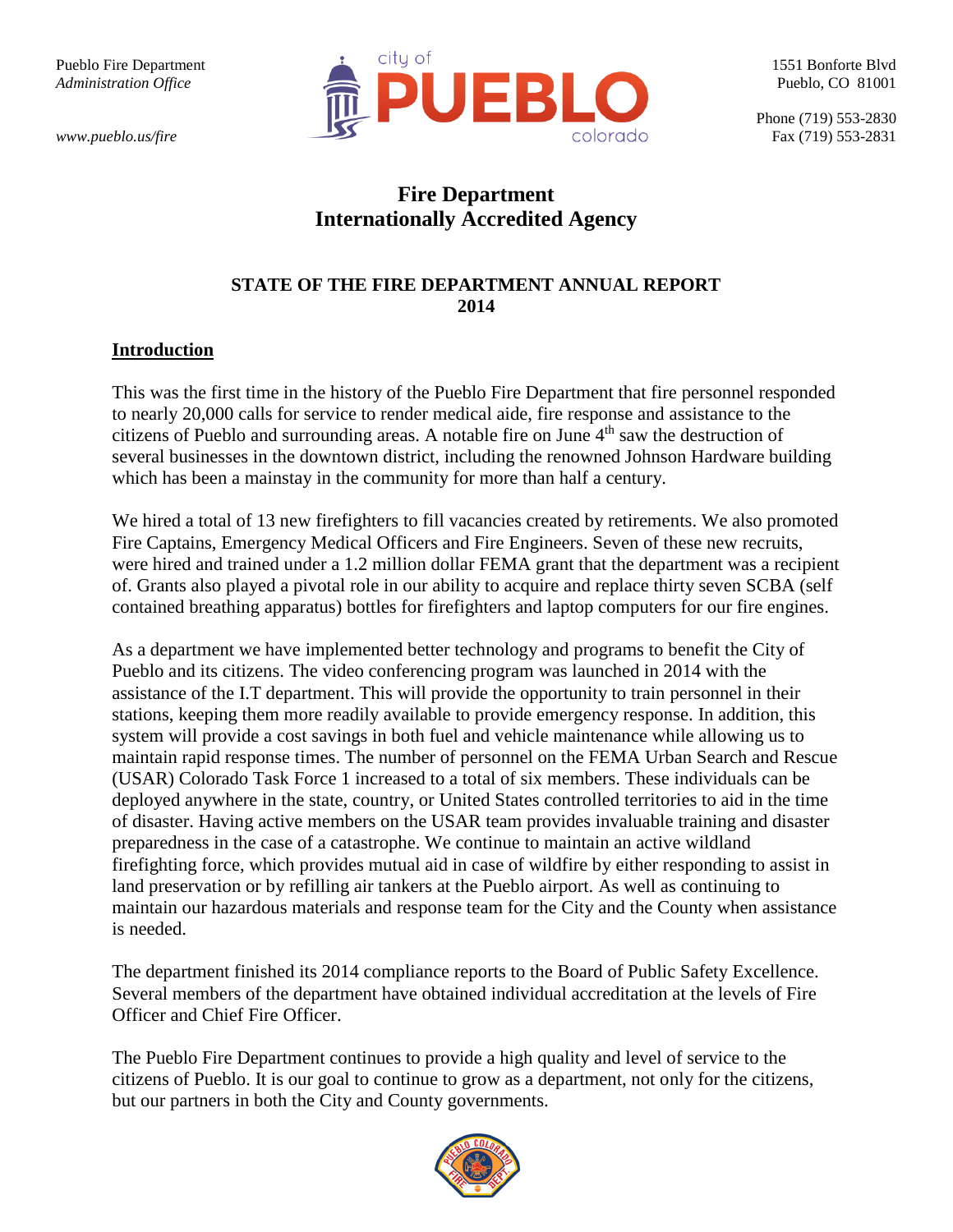

# **Fire Department Internationally Accredited Agency**

#### **Emergency Medical Services Division**

In addition to maintaining EMT certifications for all members of the Pueblo Fire Department, and working closely with the Purchasing Department to create cost savings, the Emergency Medical Services area saw several technological advancements which will allow them to provide advanced patient care.

There is a now a total of ten Physio-Control LP 15 cardiac monitors that have 12 lead capabilities, carbon monoxide, carbon dioxide, and oxygen level reading capabilities. This will now allow the same cardiac monitor to be used on a patient all the way to the hospital for complete patient care without a need to change monitors mid transport to the ambulance. These monitors can now download all patient care information into the patient care reports, which allows for a more factual and accurate patient care report. This communication is now possible due to a complete Record Management System upgrade that was completed and implemented in 2014. The monitor portion was accomplished through a State of Colorado Provider Grant at a 50% match. It was necessary to replace all of the lap top computers in the fire apparatus since they were no longer serviceable due to the operating system. A State of Colorado Emergency Provider Grant placed all new lap top computers on our fire equipment at a 10% match, and also provided a 50% grant match for the department to acquire a new computerized Advanced Life Support Mannequin and a new computerized Basic Life Support Mannequin. Both of these mannequins allow us to provide a more life-like scenario in the medical education setting.

## **Training Division**

In 2014, the Training Division logged over 43,000 person-hours of training for the department. This training includes fire suppression topics and evolutions, emergency medical training, hazardous materials training and specialized rescue training. Two recruit academies are included in these hours, each academy accounts for 288 hours of instruction per recruit trained. The two academies trained thirteen new employees.

In addition, the Training Division has maintained the training of wildland firefighting personnel and maintained the wildland team's qualifications for deployment to fires on the state and federal level. While the teams were not deployed this year, the department will continue to train and maintain deployable teams in this area.

Another area of specialized training the division oversees is the Federal Aviation Administration's requirement for airport firefighters. This training is required for the airport to provide passenger service. This year the airport firefighters were able to travel to Denver

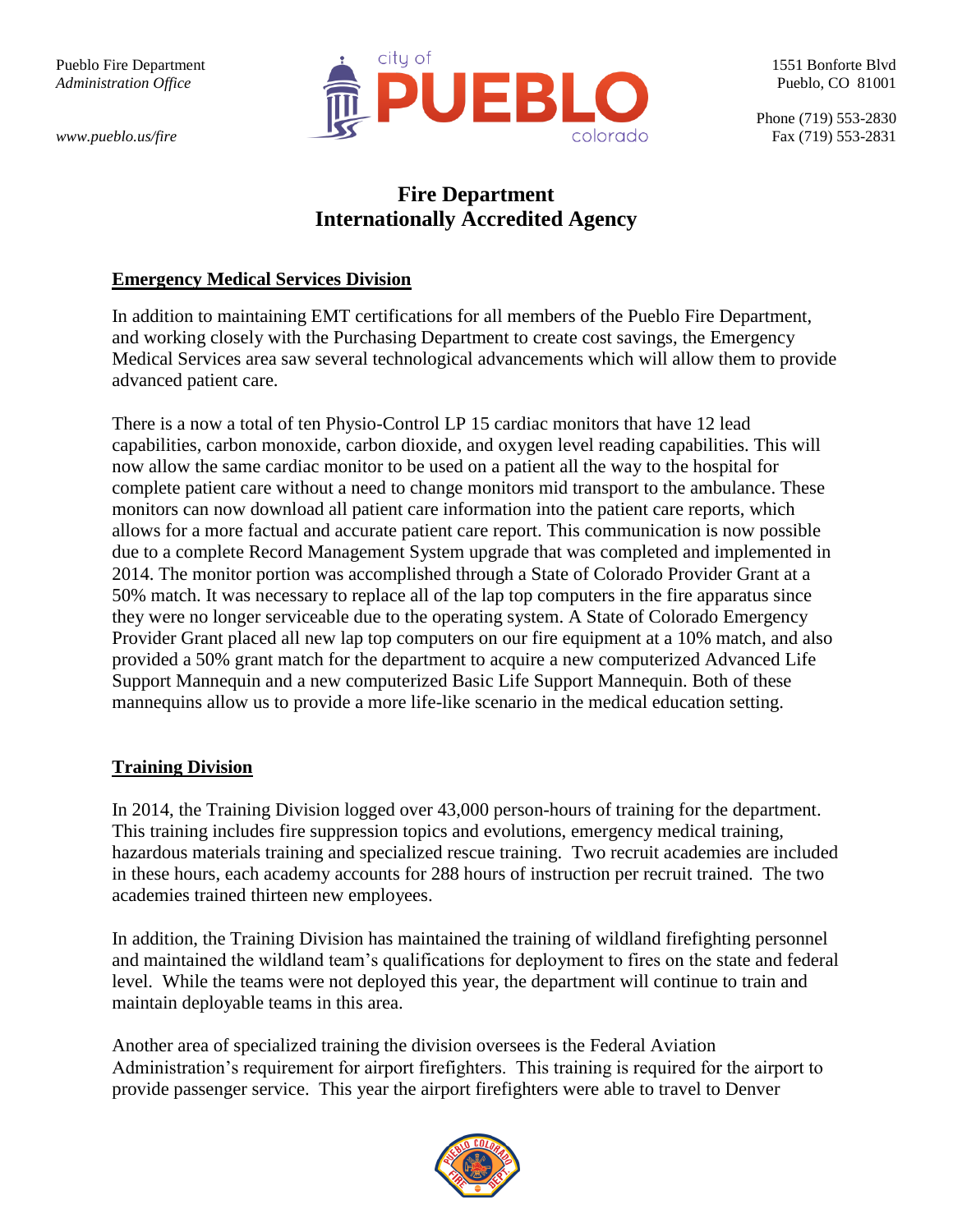

# **Fire Department Internationally Accredited Agency**

International Airport to perform their annual live burns for this required training. By going to Denver International Airport, the fire personnel received a more realistic experience enhancing their ability to handle emergencies on the airfield.

In 2014 the Insurance Services Organization (ISO) changed the grading schedule for fire departments, this change included changes to the required hours and subjects for training of fire personnel. The 2015 training program is written to reflect these changes. By following these changes, the department will be able to maintain and possibly improve its rating with ISO.

Through the assistance of many of the station crews, the training props located at the training tower were rebuilt and repaired. New props were also constructed so each firefighter has the ability to train in a more realistic fashion.

The training division remains active in the preparation for the yearly Chemical Stockpile Emergency Preparedness Program. In addition to this drill, the division supports numerous other drills throughout the year including drills with the Sheriff's Office and Department of Corrections.

## **Bureau of Fire Prevention and Life Safety Education Division**

Due to promotions and reassignments, it was necessary to promote and train qualified a Fire Inspector within the first six months of 2014. Despite this apparent setback, the Bureau of Fire Prevention and Life Safety Education Division met its goals set forth last January.

The Bureau, with the assistance of all response personnel, is responsible for over 3,800 commercial and multi-family residential building inspections within the city limits, including the Airport and Southgate Industrial Parks, as well as both Vestas and the Comanche Power Plant, for an area of several million square feet. The Bureau is assigned to conduct the annual site inspection of all public accommodation (hotels and B&B's) facilities, nursing and group assisted living facilities, three correctional facilities at the CMHIP, and approximately 322 new storefront businesses to date.

The Bureau reviewed 230 sets of new development and existing building improvement plans as well as fire alarm and fire protection system installation and alteration plans that were submitted for approval. Upon plan approval, the Bureau conducted 241 worksite visits to ensure all construction met both National Fire Protection Association (NFPA) and International Code Council International Fire Code (IFC) standards, before final approval. By far the most extensive project in 2014 was the 176,402 square foot Dennis Maes Pueblo Judicial Building.